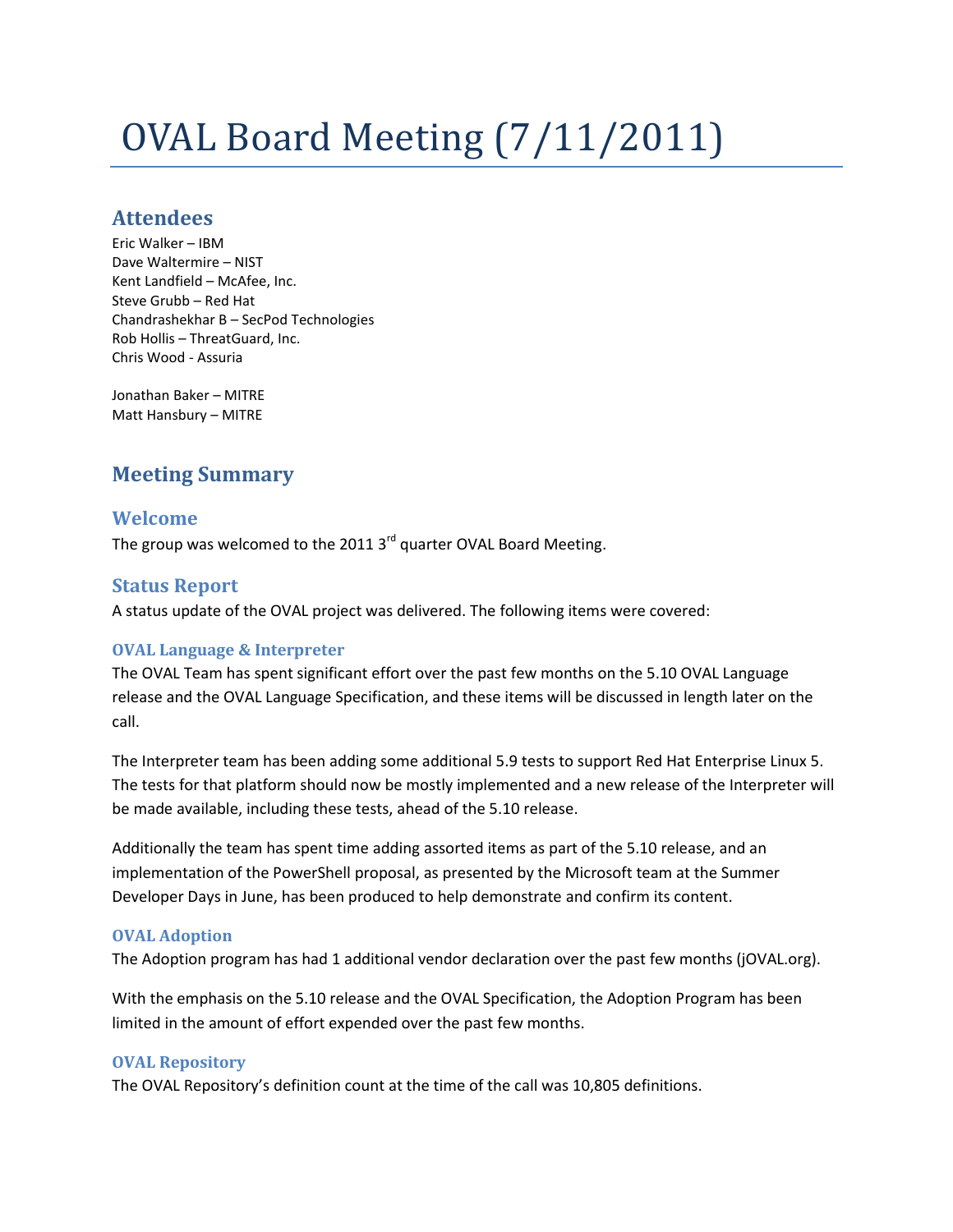Additionally, it was mentioned that the new submission processing tools were being used and refined, as evidenced by several hiccups over the past few months. The tools have made the processing a great deal easier, and automate a number of things that were manually done in the past. With several bug fixes in place, the tools now seem to be working very smoothly.

With the emphasis on the 5.10 release and the OVAL Specification, the OVAL Repository tools have also not received a large amount of attention over the past stretch.

# **OVAL Language Specification Status**

The team provided an update on the status of the OVAL Language Specification next, highlighting the fact that a first draft of the document would be released on 7/12/2011. This draft should be considered a working draft, containing all of the overall structure that is planned for the document. A thorough editorial review is needed, and there will be several place holders in the document where we are actively working. Having said that, there are a number of places where strong community review and feedback is essential.

Of particular importance, the OVAL Team has tried to address a number of documentation gaps found in the Language Schema documents while creating the Specification. In doing so, the team did its best to document these gaps in a way that followed accepted use of the Language, however community feedback here is quite important.

The discussion then focused on two Specification topics:

## **Transition Plan**

In order to go from a Schema-based authoritative source for OVAL's documentation to a Specificationbased one, a transition plan is required. Jon Baker opened this discussion by sharing the OVAL Team's vision for this transition, by suggested that we release the Specification with OVAL 5.10 as an informative document only, and then to make it the normative source with the 5.11 release. This would make for a transition over the period of effectively two releases and allow the community to mature the document to a stable state.

## *Discussion*

Following this description, the board was asked what they thought about the transition plan.

Dave Waltermire shared some thoughts from the NIST team's experience in SCAP, while developing the first draft of NIST IR 800-126. In general he felt that the best approach here is to create a targeted initial Specification that focused first on the well agreed-upon topics and features and immediately transition to using that Specification. From there incremental additions could be made to address more complex or contentious issues.

Additionally it was suggested that by using MUST, MAY, SHALL, etc., as described in RFC 2119, we could create a somewhat relaxed first release of the Specification that was Language complete, but that left the more complex or contentious under-documented items optional initially.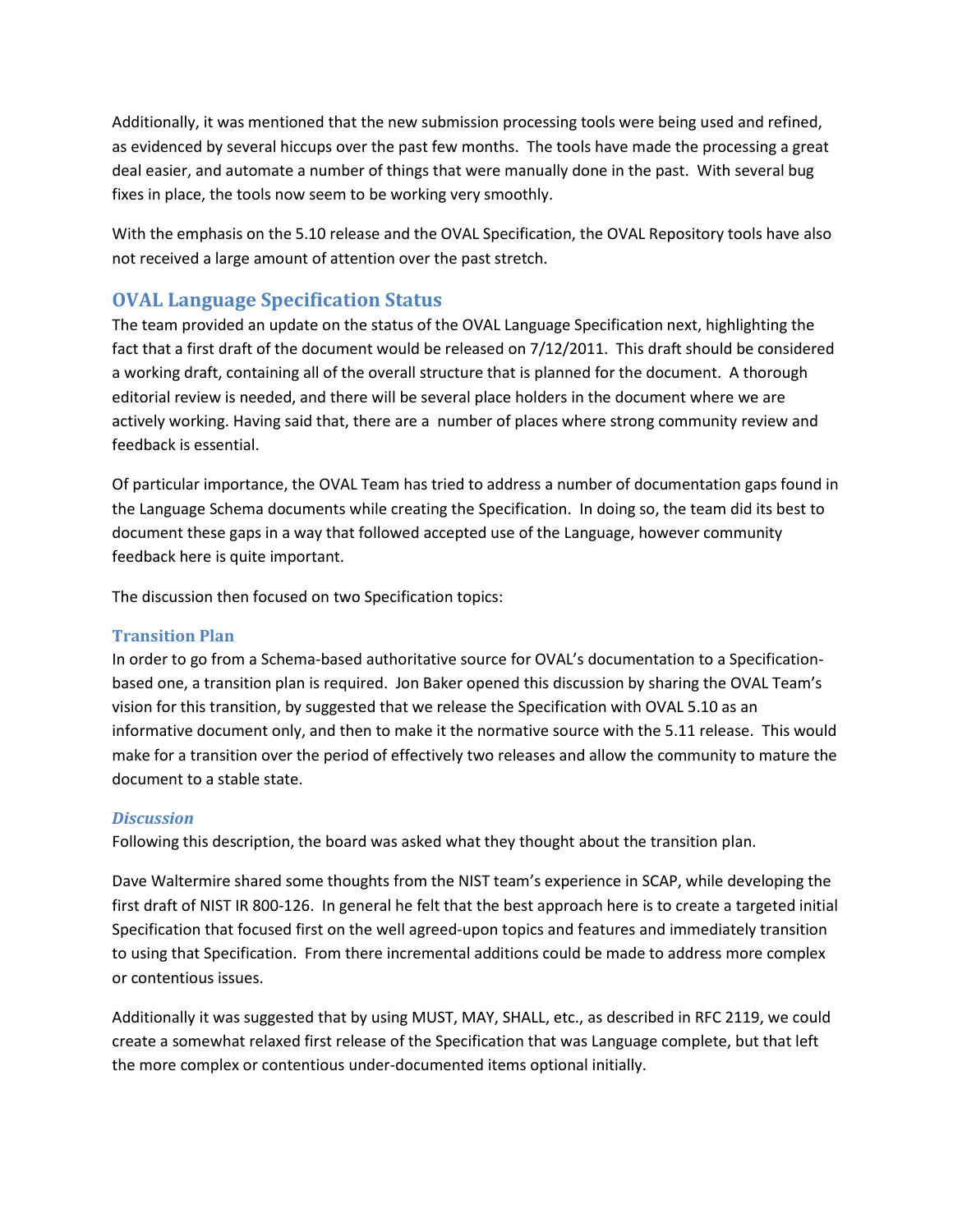Jon Baker shared some reservations about immediately transitioning to the Specification as the authoritative source for the OVAL Language. He was concerned that not documenting the full Language could perpetuate some of the ambiguous or under-documented features of the Language, and could result in a wasted opportunity to improve the clarity of the Language. He did agree that finding the right balance here was important.

## *Conclusion*

At the conclusion of this discussion, Jon Baker suggested that in the email announcing the first draft of the Specification, he would propose that the transition plan will involve no lag between versions, and that the Specification would immediately become the normative source for the OVAL Language. To help ease this transition, any ambiguous or unclear requirements would be stated in an optional way using MAY or SHOULD or equivalent terms.

Additionally the team will try to bring attention to those parts of the Specification where underdocumented or unclear features have been more formally described. These sections, in particular, will need the attention of the community.

## **Component Schema Documentation**

Next the OVAL Team described how the specification will separate the core of the OVAL Language from the Component Schemas that contain the specific tests for the different platforms. Jon Baker explained the team's current plan is to fully document all of the Core OVAL Language constructs (such as OVAL Common, OVAL Definitions, OVAL Variables, OVAL System Characteristics, OVAL Results, and OVAL Directives) within the OVAL Specification, but to then leave separate the documentation for the Component Schemas. The specification will describe, in an appendix, how to create a component schema and the official recognized component schemas, but will not include the component schemas directly.

Once the Specification for the Core Language is complete, the team will begin to address the creation of specification documents for all of the Component Schemas in the Language and deliver them separately.

#### *Discussion*

There was some discussion following this description in order to achieve clarity on the proposed approach. Specifically, questions were asked to clarify that the Component Specifications would be delivered separate from and following the OVAL Core Language Specification. It was also made clear that the Core Specification would have sections that gave detailed instructions on how the Core Language can and should be extended to Component Schemas.

Additionally, it was made clear that this separation would more easily allow 3<sup>rd</sup> parties to extend the Language to create their own Component Schemas.

In general the community reacted favorably to the idea of better detailing how to extend the OVAL Language and to separate out the Component Schemas.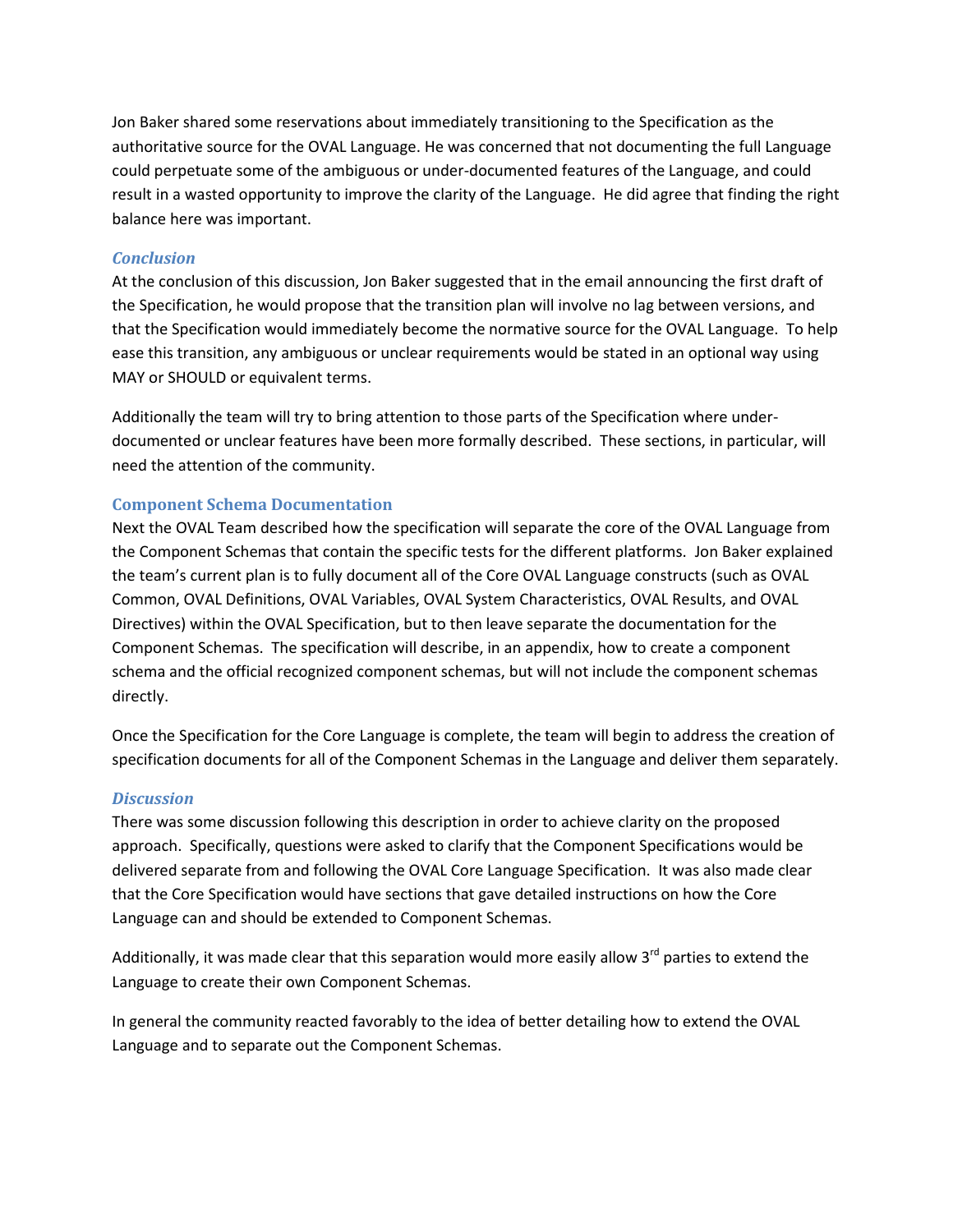#### *Conclusion*

Given the positive response to the approach that the OVAL Team has proposed, they will continue to move forward by keeping the separation between the Core OVAL Constructs/Specification and the Component Schemas and constructs.

## **Release 5.10 Update**

With some constraints on time, the 5.10 update was given in summary. The release is coming along nicely and should be ready for an on time release of August 16, 2011.

While working through some of the 5.10 issues, the OVAL team has chosen to defer a number of items from the 5.10 release.

Some of the folks on the call showed interest in further discussing these deferred items, and therefore it was decided that an email would be sent, detailing those deferred items, with a plan to possibly follow up with a community conference call, if needed.

# **Experimental Schemas**

For some time, the idea of setting up a "sandbox" where experimental Schema ideas can be tested and vetted, has been discussed. At this point, the support for such a thing does exist, and so consideration is under way for it. Examples of the types of things that could have been included in an experimental schema from the past include the OVAL TPM Component Schema and the OVAL Results Schema.

The OVAL Team would like to work with the community to develop a process for creating and collaborating on experimental or niche topics. This process would include defining the concept and the policies and procedures for operating a community sandbox. This must include clear guidance for determining when a capability should be added to the OVAL Language or to a sandbox, and for migrating capabilities from a sandbox to the OVAL Language. . In order for this community sandbox to be well used and supported by the community, this sandbox concept must be well defined and documented.

#### **Discussion**

During the subsequent discussion, folks generally liked the idea, but wanted to make sure that there was a clear process in place. Specifically, it was commented that we would not want to make the sandboxing of a test required ahead of inclusion within the official OVAL Language. Additionally, it was made clear that we need to very clearly document how a proposal to the Language can be included directly into the official Language without an experimentation phase, and in what cases a test or Schema needs to be put through the experimentation phase.

Other commenters voiced a strong opinion that we as a group need to step back and consider the overall plan for the OVAL Language and where it is headed, before committing to these types of things. It was agreed that following the 5.10 release, the community should come together to decide how best to evolve the Language.